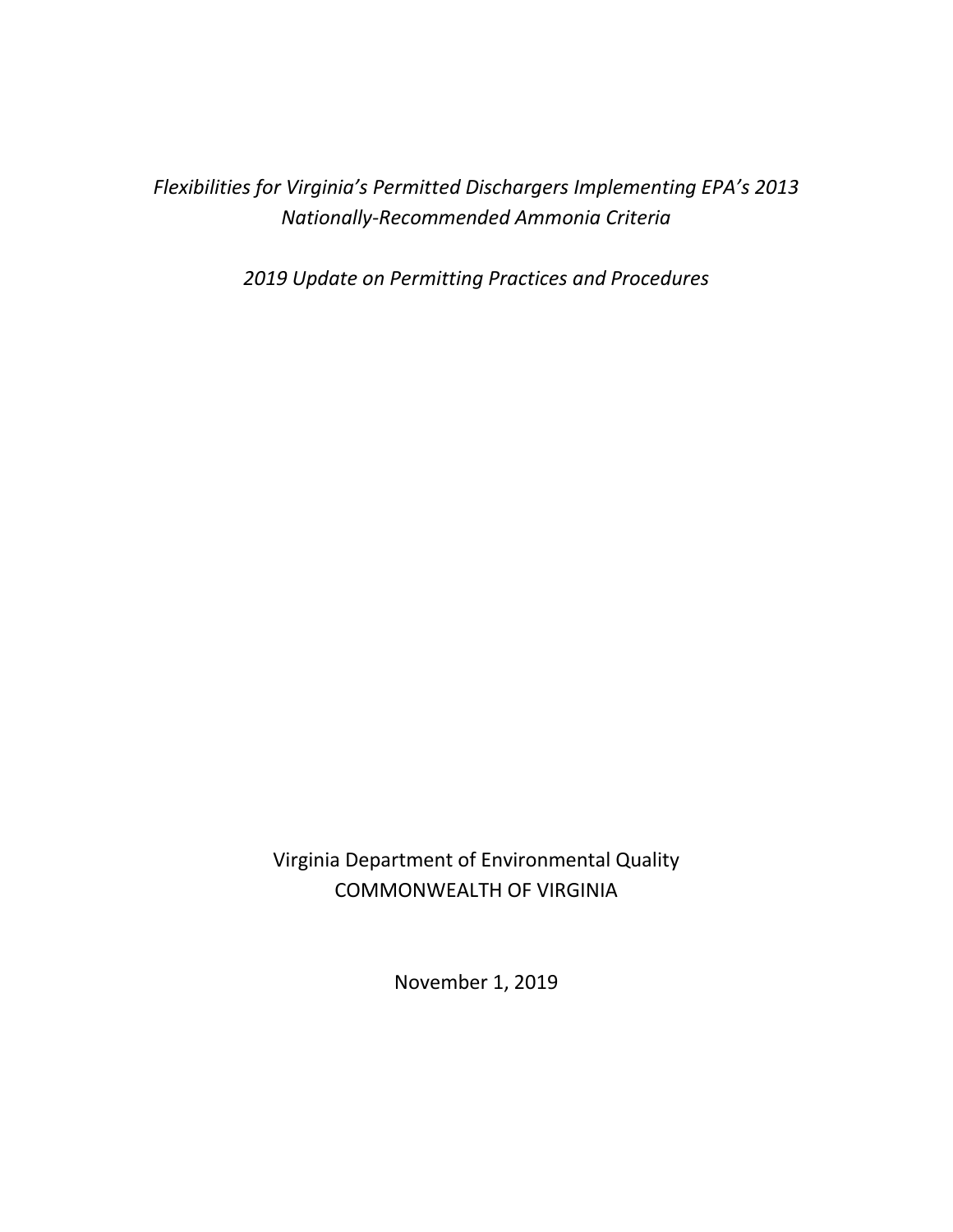## **Table of Contents**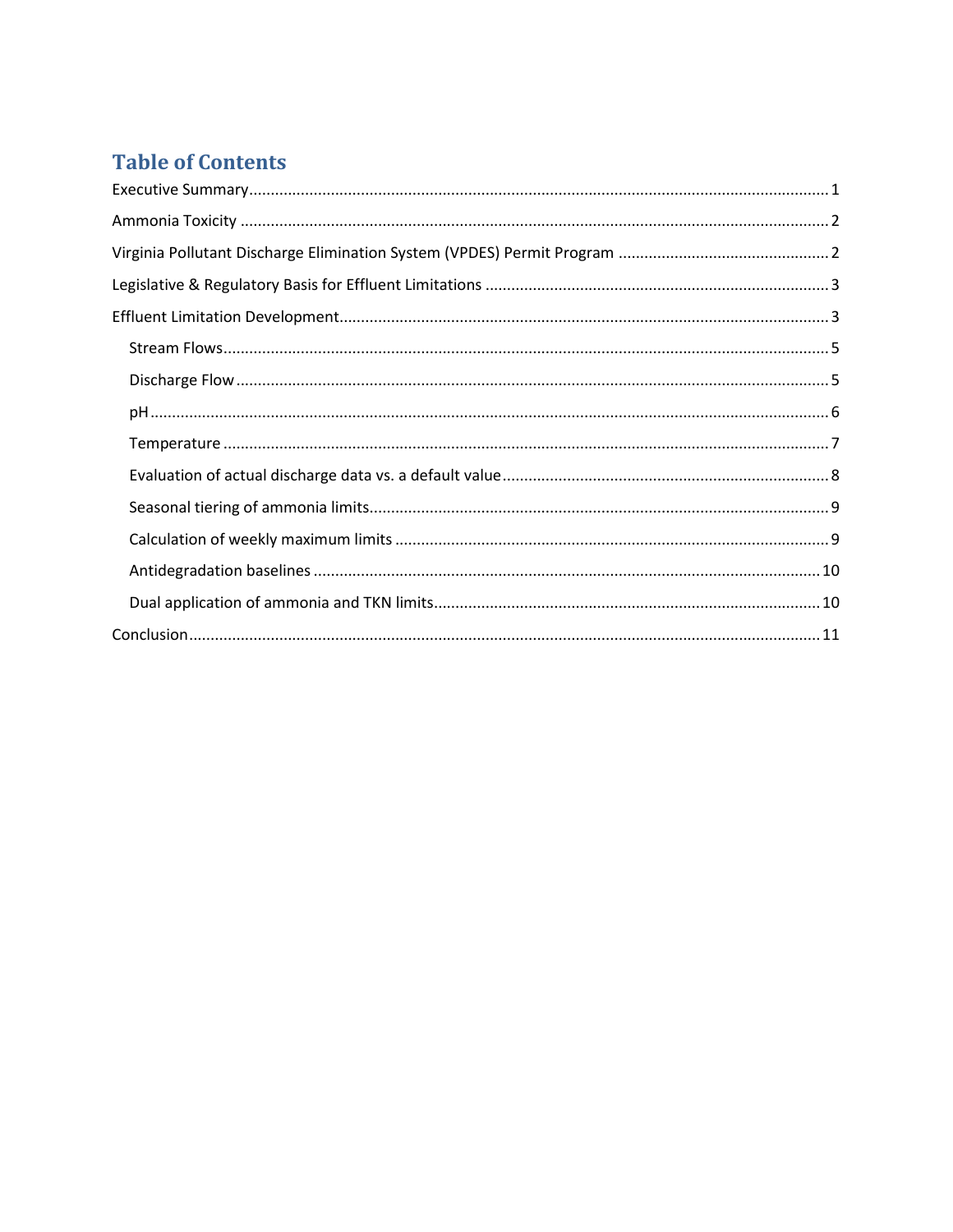## <span id="page-2-0"></span>Executive Summary

In 2013 the U.S. Environmental Protection Agency (EPA) updated its freshwater ammonia criteria. In 2018 the General Assembly approved HB 1475 and SB 344, which were signed by the Governor on March 29, 2018, with an effective date of July 1, 2018 (2018 Va. Acts Chs. 510 and 511). This legislation dealt with the State Water Control Board's (Board) adoption of EPA's recommended changes to the freshwater ammonia criteria, requiring that the Board include in such adoption a phased implementation program (PIP) consistent with the federal Clean Water Act. Including the PIP in the adoption of the new ammonia criteria was intended to address potential impacts on permitted dischargers across the state that will need extended compliance schedules and may be affected by fiscal stress.

HB 1475 and SB 344 also directed the Department of Environmental Quality (DEQ) to provide certain additional information to the General Assembly, no later than November 1, 2018. Specifically, HB 1475 and SB 344 asked DEQ to:

- Identify any other states that have adopted EPA's 2013 Aquatic Life Ambient Water Quality Criteria for Ammonia as of July 1, 2018.
- Identify the specific procedures and practices for the implementation of the freshwater ammonia criteria that will both minimize the impact of the criteria on Virginia sewerage systems or other treatment works and be permissible under the federal Clean Water Act (33 U.S.C. § 1251 *et seq.*), including an opportunity to request consideration of alternative effluent limitations based on a demonstration by the permittee, acceptable to the Board, of the lack of appreciable harm from the discharge of ammonia to aquatic life that is present in the vicinity of the discharge or which should be present but for the discharge.

DEQ's 2018 report, Flexibilities for Virginia's Permitted Dischargers Implementing EPA's 2013 Nationally Recommended Ammonia Criteria, addressed these requirements. The budget adopted during the 2019 General Assembly session included a requirement to update this report (HB 1700, 2019 Va. Acts Ch. 854, Item 366(J.)). Specifically, this budget language directed DEQ to "expand…[on the]…specific procedures and practices for ammonia criteria implementation to minimize their impact on Virginia sewerage systems or other treatment works, specifically by including all existing or potential permitting procedures and practices that are not prohibited by the Clean Water Act but which would provide relief to permitted dischargers." This report details those procedures and evaluates opportunities to minimize the impact on Virginia's sewerage systems, while also protecting water quality.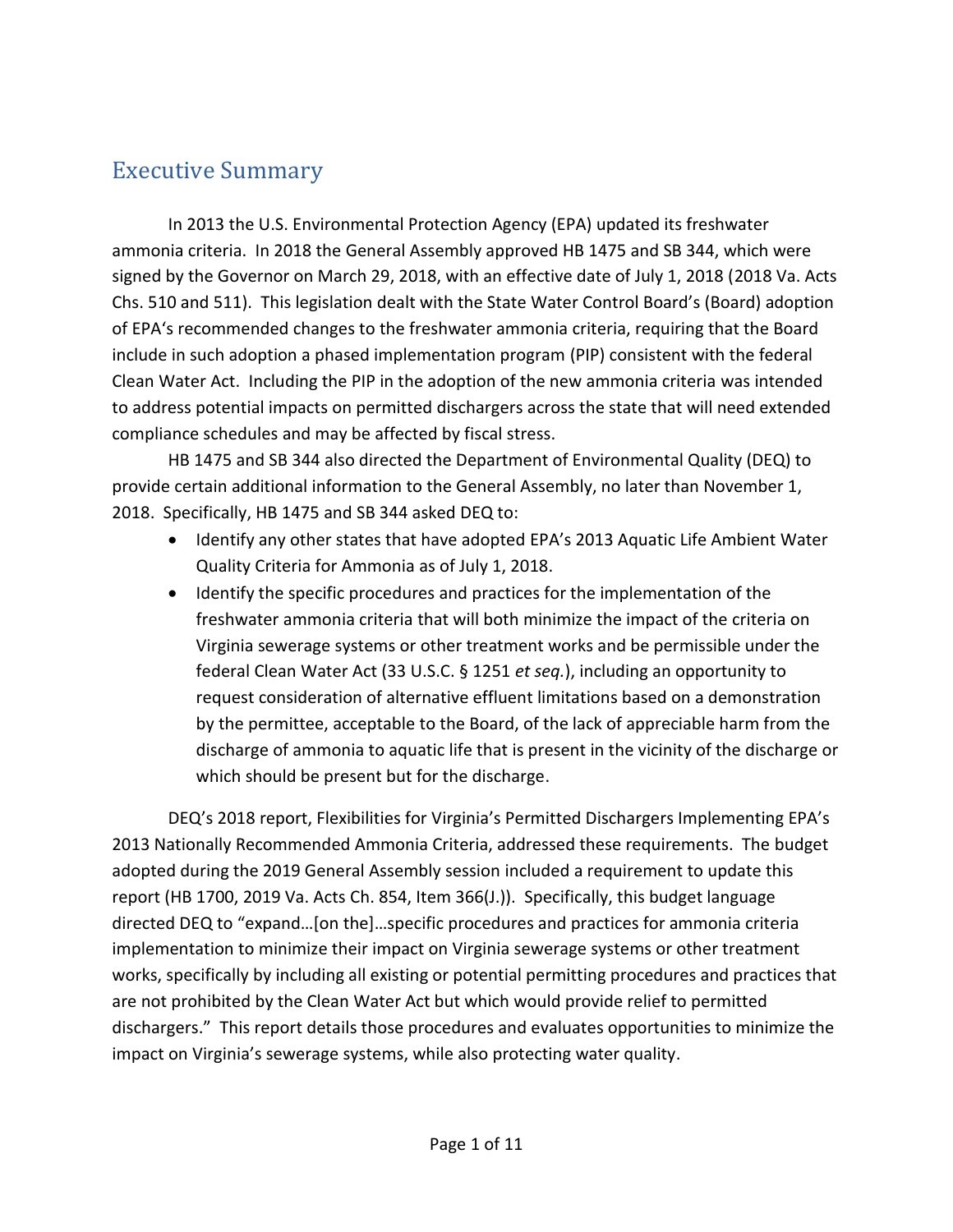There are numerous considerations taken into account by DEQ permit writers in establishing appropriate effluent limitations for ammonia. These considerations include discharge flow, stream flow, in-stream mixing conditions, and the pH and temperature of both the discharge and the receiving stream. DEQ formed an internal implementation workgroup to evaluate these and other factors related specifically to the proposed nationally recommended freshwater ammonia criteria. Both the federal Clean Water Act and federal regulations must be considered in evaluating and determining the appropriate procedures. The internal workgroup is developing draft guidance for ammonia, which will supersede existing effluent limitation development guidance specific to ammonia and is expected to provide some relief to permitted dischargers as will be discussed more fully in this report. This internal workgroup is tasked with establishing ammonia criteria implementation procedures that prevent instream toxicity as well as minimize the impact to the regulated community to the extent possible under the federal Clean Water Act. Because of the complexities involved in evaluating reasonable potential and establishing effluent limits, this is an inherently technically complex process. DEQ expects to release new guidance for public comment by the end of 2019.

## <span id="page-3-0"></span>Ammonia Toxicity

Ammonia is a toxic pollutant for which standards were originally promulgated in the early- to mid-1980s. Since that time, the criteria have been updated on several occasions to account for new scientific data on toxicity to sensitive species. The most recent proposed revision is required to protect sensitive mussel and snail species. Virginia is home to the world's most diverse population of freshwater mussels, with a number of those species being threatened or endangered. These organisms play a vital role in the delicate balance of ecosystems and are some of the few organisms that improve water quality. The loss of freshwater mussels can lead to cascading adverse effects on the chemical and biological water quality of Virginia's waters.

# <span id="page-3-1"></span>Virginia Pollutant Discharge Elimination System (VPDES) Permit Program

The federal Clean Water Act, Section 402, makes it unlawful to directly discharge pollutants to water of the Unites States except in compliance with a National Pollutant Discharge Elimination System (NPDES) permit issued by either EPA or an authorized state. EPA authorized the Board to administer the NPDES Permit Program in Virginia in 1975. Virginia subsequently renamed the delegated program the Virginia Pollutant Discharge Elimination System (VPDES) to indicate Virginia as the permitting agency. DEQ develops each VPDES permit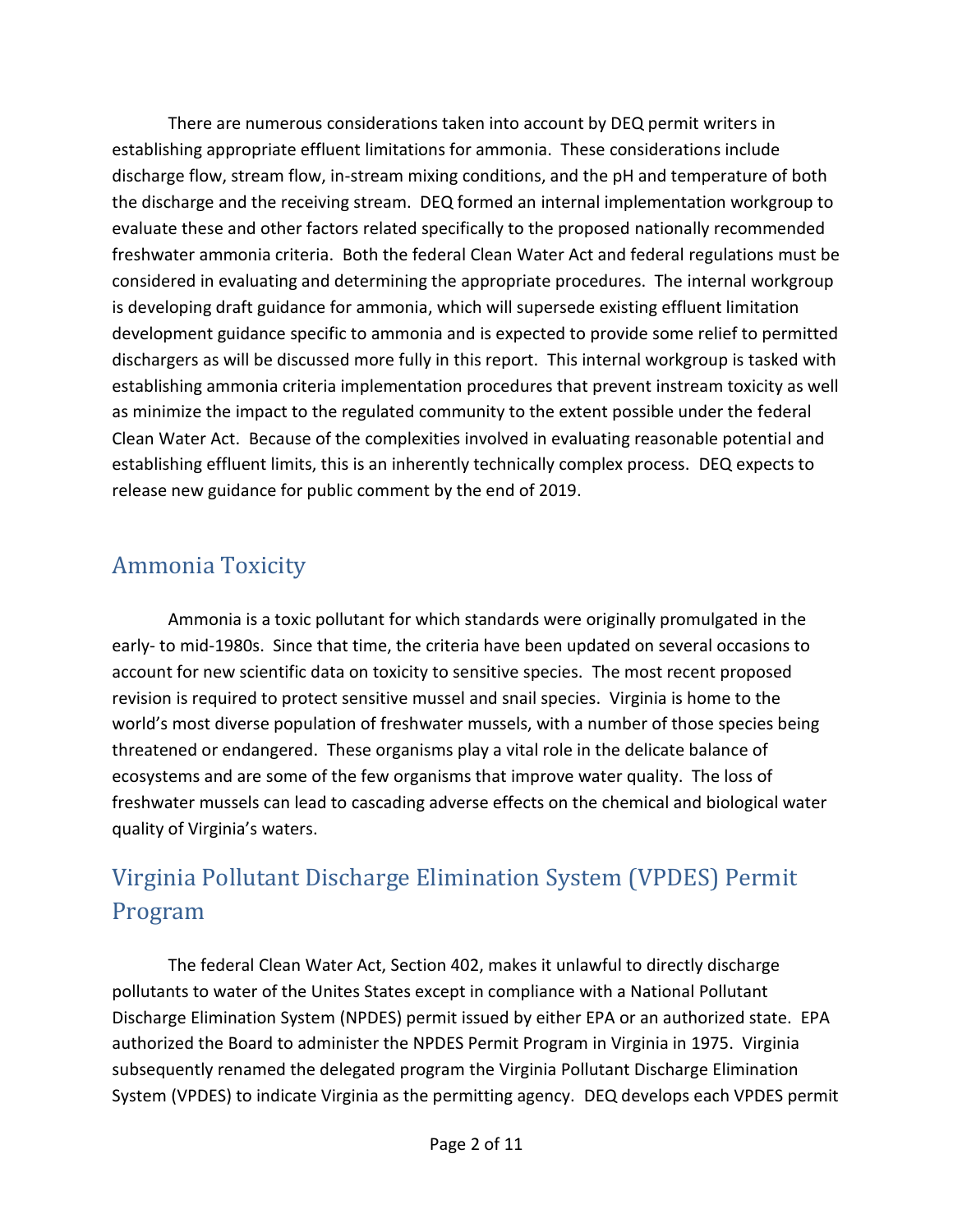on a site-specific basis, considering a variety of factors including effluent characteristics, treatment technology, biological and chemical characteristics of the receiving stream and a mixing analysis. The resulting permit is subject to review and comment by local governments, natural resource agencies, EPA, non-governmental organizations, and the general public. Issuing a permit is a case decision under the Virginia Administrative Process Act (Va. Code § 2.2- 4000 *et seq.*). In accordance with Va. Code [§ 2.2-4026](https://law.lis.virginia.gov/vacode/title2.2/chapter40/section2.2-4026/) any "party aggrieved by and claiming unlawfulness of a case decision" has a right to direct review by an appropriate court. Therefore, it is critical that DEQ develop scientifically and legally defensible permits that are protective of water quality, and that each decision be thoroughly supported by the individual permit development record.

## <span id="page-4-0"></span>Legislative & Regulatory Basis for Effluent Limitations

The federal Clean Water Act establishes requirements for the adoption of water quality standards (Section 303) and for establishing effluent limitations in NPDES permits as necessary to protect those instream standards (Section 402). The federal NPDES regulation and Virginia's VPDES Permit Regulation (see [9VAC25-31-220.D\)](https://law.lis.virginia.gov/admincode/title9/agency25/chapter31/section220/) require that limitations control all pollutants that the agency determines may be discharged at a level which cause, have the "reasonable potential" to cause, or contribute to an excursion above any Virginia water quality standard. It is important to note that neither the federal Clean Water Act itself, nor the associated federal regulations, include specific technical procedures for the calculation of water quality-based effluent limitations (WQBELs). EPA relies upon guidance documents such as its March 1991 document *[Technical Support Document for Water Quality-based Toxics Control](https://www3.epa.gov/npdes/pubs/owm0264.pdf)*. DEQ and other NPDES permitting agencies rely on such guidance in developing procedures to determine whether a discharge has the "reasonable potential" to cause or contribute to an excursion above the water quality criteria. If reasonable potential exists, then a WQBEL is developed.

## <span id="page-4-1"></span>Effluent Limitation Development

 $\overline{\phantom{a}}$ 

The acute water quality criterion for ammonia is expressed as a 1-hour average concentration that cannot be exceeded more than once every 3 years on average. In other words, for any given 1-hour period, the chance of exceeding the criterion should be less than 0.004%. Likewise, the 30-day average ammonia concentration cannot exceed the chronic water quality criterion more than once in every 3 years on average. This equates to an exceedance rate of less than 3% for any given calendar month. Virginia's Water Quality Standards require that steady state wasteload allocations be calculated at 1Q10 streamflow<sup>1</sup> (acute) and 30Q10

<sup>&</sup>lt;sup>1</sup> 1Q10 streamflow is the lowest 1-day average flow which occurs once every 10 years on average.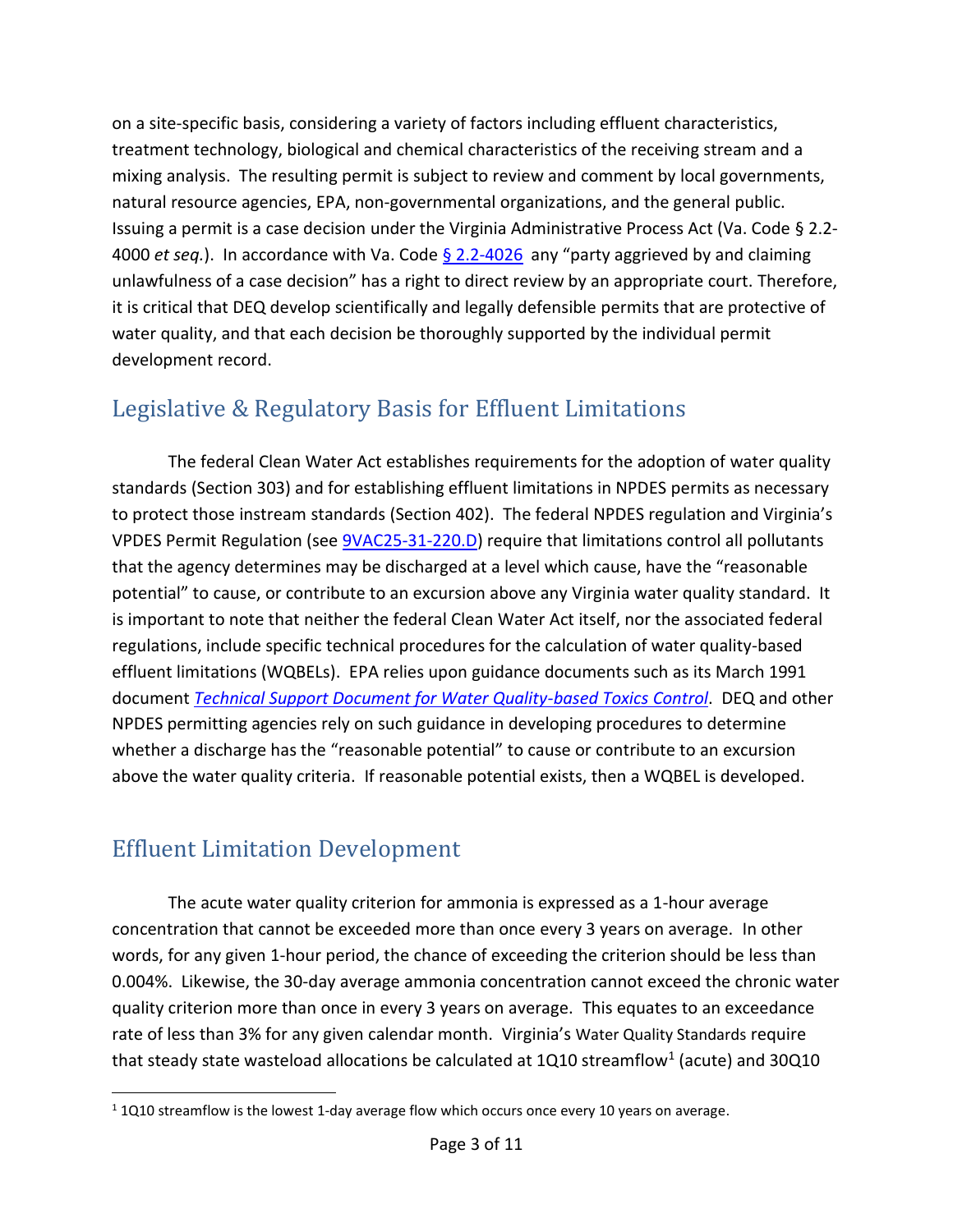streamflow<sup>2</sup> (chronic ammonia) "unless statistically valid methods are employed which demonstrate compliance with the duration and return frequency of the water quality criteria" [\(9VAC25-260-155\)](https://law.lis.virginia.gov/admincode/title9/agency25/chapter260/section155/). DEQ does not have the resources to generate the complex dynamic models necessary to generate statistically valid methods for hundreds of dischargers and relies, as other states do, on the calculation of steady state wasteload allocations under the critical low flow conditions identified in the Water Quality Standards. The premise of this approach is that if limits are established to protect the stream during critical low flow conditions, then the stream will also be protected during more normal conditions. This concept is further explained in EPA's *Technical Support Document for Water Quality-based Toxics Control*:

*Traditional single-value or two-value steady-state WLA models calculate WLAs at critical conditions, which are usually combinations of worst-case assumptions of flow, effluent, and environmental effects. For example, a steady-state model for ammonia considers the maximum effluent discharge to occur on the day of lowest river flow, highest upstream concentration, highest pH, and highest temperature. Each condition by itself has a low probability of occurrence; the combination of conditions may rarely or never occur. Permit limits derived from a steady-state WLA model will be protective of water quality standards at the critical conditions and for all environmental conditions less than critical. However, such permit limits may be more stringent than necessary to meet the return frequency requirements of the water quality criterion for the pollutant of concern.*

*On the other hand, a steady-state model approach may involve simplifying assumptions for other factors, such as ambient background concentrations of a toxicant, multiple source discharges of a toxicant, number of pollutants causing toxicity, incorrect effluent variability assumptions, and infrequent compliance monitoring. The effect of these types of factors, especially if unaccounted for in the WLA determination, can reduce the level of protectiveness provided by the critical condition assumptions of the steady-state model approach. Therefore, when using a steady-state WLA model, the permitting authority should be aware of the different assumptions and factors involved and should consider these assumptions and factors adequately consideration [sic] when developing permit limits.*

*In general, steady-state analyses tend to be more conservative than dynamic models because they rely on worst-case assumptions. Thus, permit limits derived from these outputs will generally be lower than limits derived from dynamic models.*

 $\overline{\phantom{a}}$ 

<sup>&</sup>lt;sup>2</sup> 30Q10 streamflow is the lowest 30-day average flow which occurs once every 10 years on average.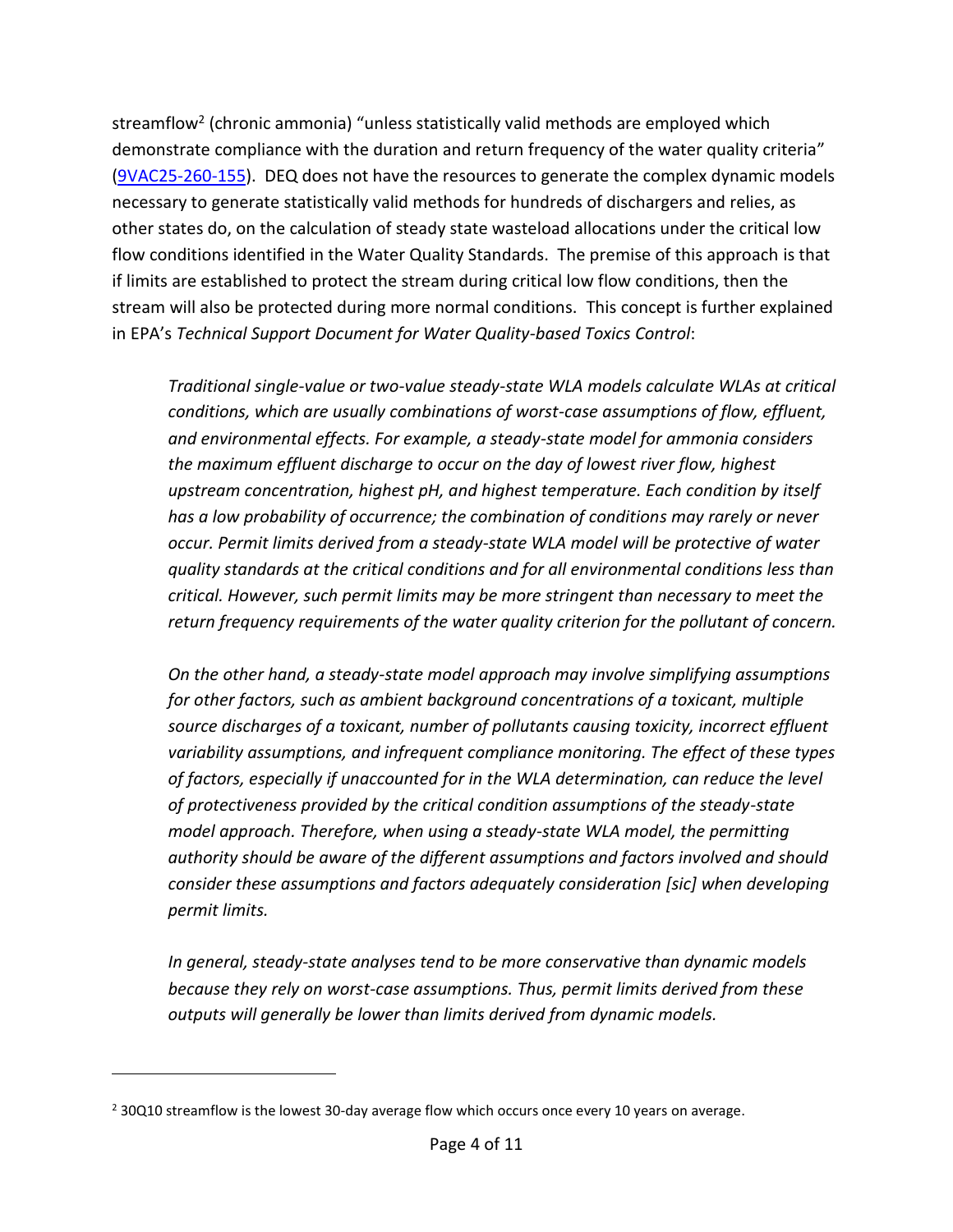In evaluating the reasonable potential for a discharge to cause or contribute to an excursion above the water quality criteria, DEQ must take into consideration multiple variables. These include discharge flow, stream flow, instream mixing conditions, and the pH and temperature of both the discharge and the receiving stream. It is important to select a combination of variables for each discharge scenario that is both "reasonable" (*i.e.*, realistic) and protective of the water quality criteria. The selection of these variables has a significant impact on the reasonable potential determination.

It should be noted that the treatment of an individual variable (*e.g.*, pH or stream flow) may be different for different discharge scenarios. What matters is the reasonableness of the combination of variables for any given situation. For example, the requirement to use 30Q10 and 7Q10 flow stream flows ensures a level of conservatism for a large free flowing river. Using drought stream flow conditions on a large river ensures that the critical mixing condition occurs very infrequently. On the other hand, on small streams that run dry or close to dry for portions of most years the critical mixing condition may occur regularly. Likewise, for a discharge to tidal waters, critical low tide conditions occur twice a day.

The following is a discussion of the impact of each of these variables on the reasonable potential analysis, other permitting procedures specific to the evaluation of ammonia toxicity and DEQ's evaluation of specific comments provided by the regulated community.

#### <span id="page-6-0"></span>Stream Flows

As noted above, Virginia's Water Quality Standards require that steady state wasteload allocations be calculated at 1Q10 streamflow (acute) and 30Q10 streamflow (chronic ammonia) "unless statistically valid methods are employed which demonstrate compliance with the duration and return frequency of the water quality criteria" [\(9VAC25-260-155\)](https://law.lis.virginia.gov/admincode/title9/agency25/chapter260/section155/). Lacking the resources to develop the complex models necessary to generate statistically valid methods for hundreds of dischargers, Virginia relies on the calculation of steady state wasteload allocations under the low flow conditions identified in the Water Quality Standards. DEQ does allow applicants to develop statistically valid methods on a case-by-basis and to submit those demonstrations to DEQ for review and approval.

#### <span id="page-6-1"></span>Discharge Flow

As noted above, DEQ has historically used steady-state modeling for the development of WQBELs, with a combination of worst-case assumptions to protect water quality during critical conditions. EPA's *Technical Support Document for Water Quality-based Toxics Control* recommends using the maximum effluent discharge, which DEQ has traditionally determined to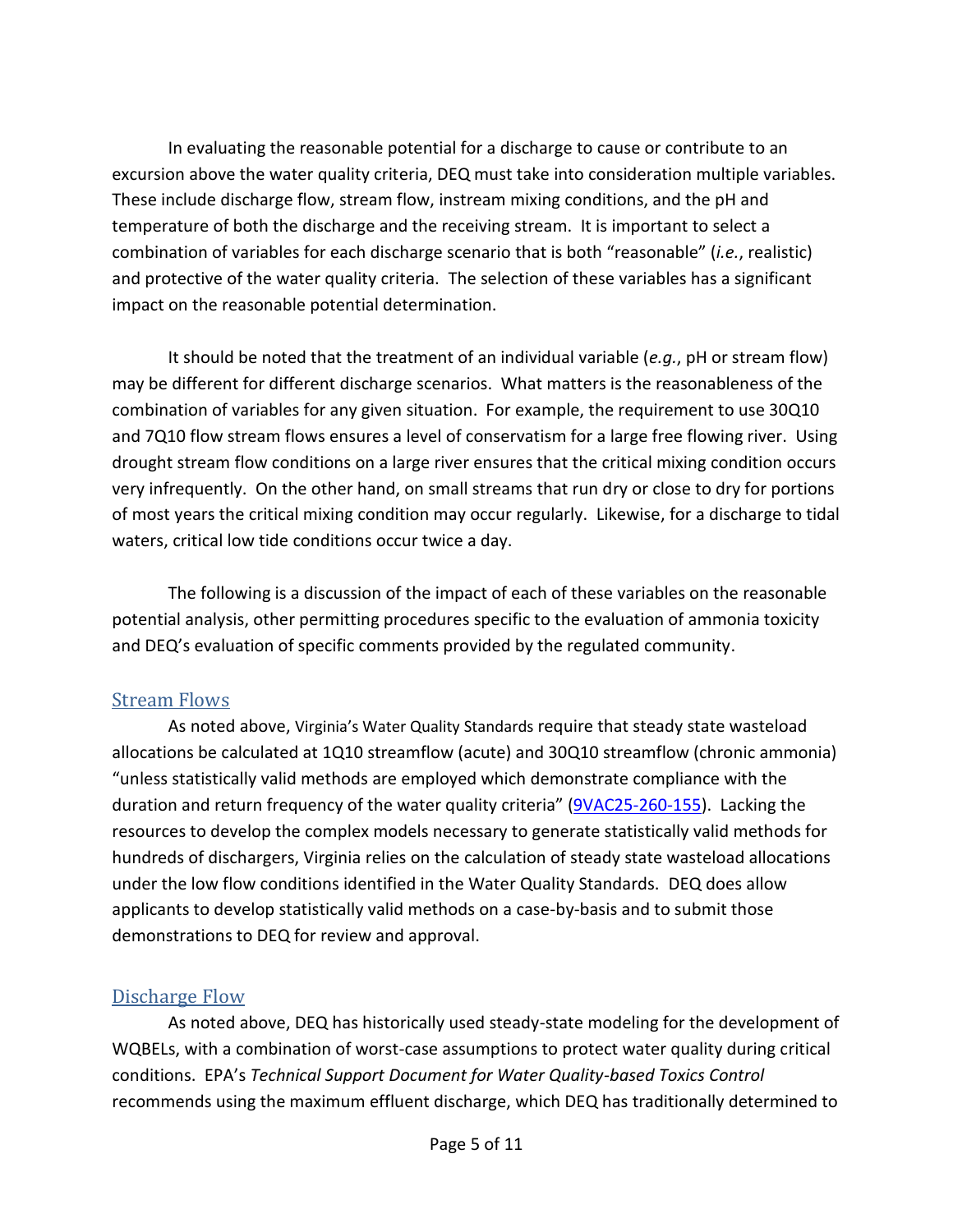be the design flow for municipal facilities. Both the NPDES regulation (§122.45(b)(1)) and the VPDES Permit Regulation [\(9VAC25-31-230\)](https://law.lis.virginia.gov/admincode/title9/agency25/chapter31/section230/) specify that production-based limitations for publicly owned treatment works (POTWs) shall be calculated based on design flow. This requirement predated the water quality standards and WQBELs. Therefore, the regulation does not explicitly dictate the flow that should be used for the development of WQBELs. Clarification of this issue was proposed in 2016 with the federal NPDES Application and Program Updates Rule. However, in response to stakeholder concerns, EPA deferred action on this and several other issues addressed in the proposed rule. Because the regulation is not explicit, there may be flexibility to use a flow other than design flow for POTWs; however, there are implementation challenges that would need to be addressed in revised DEQ permitting guidance.

Further consideration would also be necessary for the implications of using an alternate flow in evaluating the reasonable potential to exceed acute versus chronic criteria. As noted above, the acute criteria are based on a 1-hour exposure time whereas the chronic criteria are based on a 30-day exposure. Wastewater treatment facilities are designed with peaking factors (typically 2.5 times design flow) in order to handle diurnal flow variations and may routinely exceed design flow for periods greater than one hour. For this reason some states use flows considerably higher than design flow to evaluate reasonable potential for acute toxicity. The monthly average flows are typically more stable and frequently well under design flow. Therefore, it may not be appropriate to use the same operational flow value in both the acute and chronic reasonable potential analyses. The use of statistically derived flows that more closely match the underlying standard (*i.e.*, 30-day chronic vs. 1-hour acute exposure times) may be reasonable. Such a change would likely provide some relief on the evaluation of chronic toxicity while making the evaluation of acute toxicity more stringent.

#### <span id="page-7-0"></span>pH

The toxicity of total ammonia is more dependent upon pH than any other variable. At lower pH values, more of the total ammonia exists in the less toxic form of ionized ammonia or ammonium (NH4+). At higher pH values, a larger portion of the total ammonia exists in the form of the more toxic un-ionized ammonia (NH3).

The reasonable potential analysis, including selection of critical stream and effluent pH must be conservative enough to maintain water quality under a wide variety of permitting conditions. DEQ has historically used the 90<sup>th</sup> percentile pH value for establishing steady-state wasteload allocations for ammonia. This value is considered to be representative of critical late summer/early fall conditions, when low streamflow, high temperatures and high pH often all occur simultaneously. High pH values often result from photosynthesis during periods of high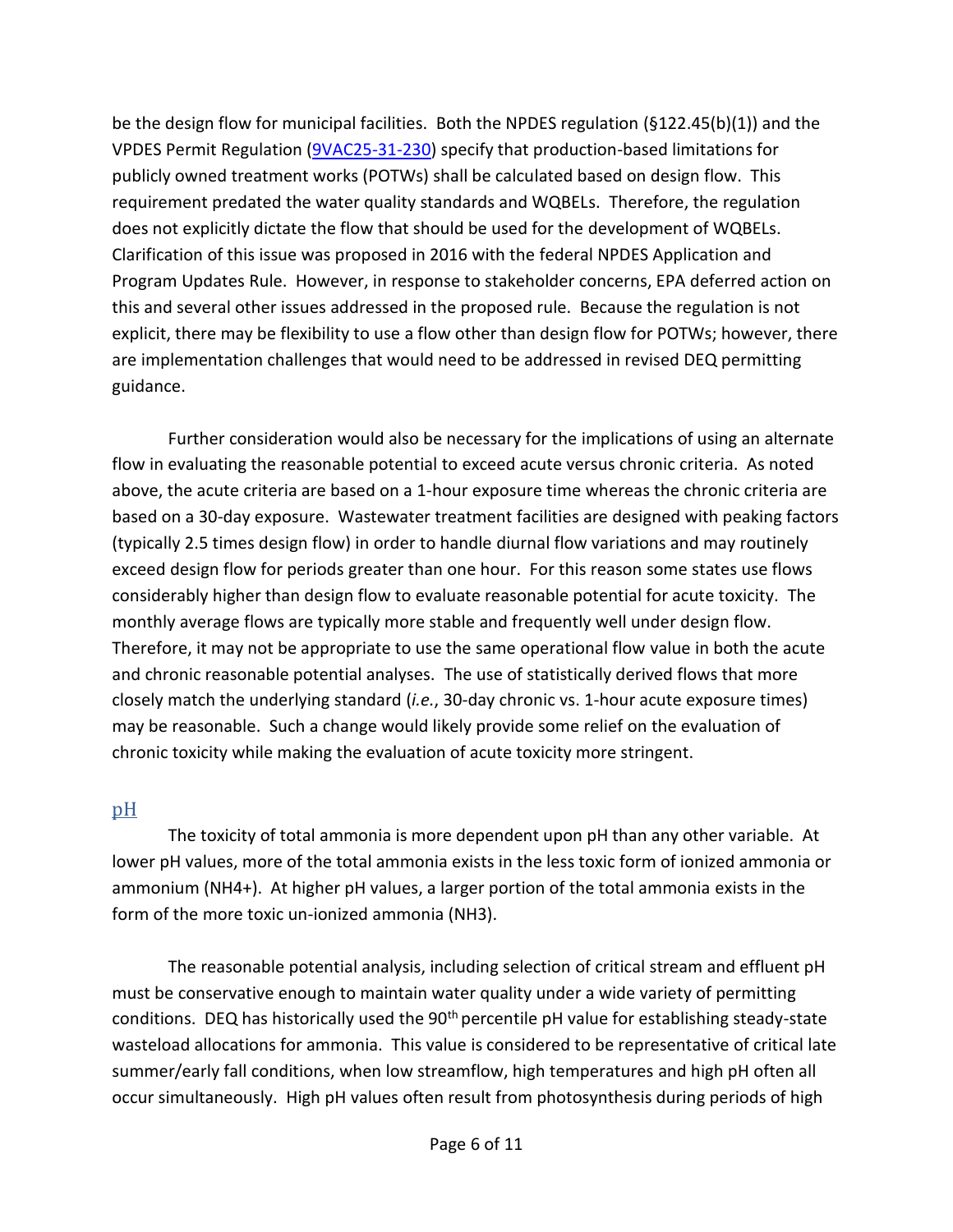algal growth in late summer/early fall. This approach is consistent with the EPA's guidance on the application of steady state wasteload allocation models.

DEQ can consider the use of alternative pH values in lieu of the  $90<sup>th</sup>$  percentile pH value currently used in evaluating reasonable potential to exceed the chronic criteria. However, a percentile of daily values does not align well with a 30-day average chronic criterion. While it is difficult to conclusively demonstrate that a lower pH percentile would be protective of the chronic water quality criterion, changing the statistic to more closely match the underlying standard may be appropriate and provide some relief to the permittee. Since the chronic criteria is based on a 30-day average exposure, it may be possible to use the average pH over a critical 30-day period to evaluate chronic toxicity. This approach would be reliant on the permittee providing daily effluent pH data as well as the availability of representative daily stream pH data. The critical 30-day period may be defined differently based upon the mixing conditions in the receiving stream.

Similarly to the discharge flow discussion above, the evaluation of reasonable potential to exceed the 1-hour acute criteria must be considered separately from the 30-day chronic evaluation. If DEQ pursued a statistically derived pH to more accurately match the underlying standard for the chronic evaluation, it may also be appropriate to consider a statistically derived pH to more accurately match the 1-hour acute criterion.

#### <span id="page-8-0"></span>**Temperature**

DEQ has historically used 90<sup>th</sup> percentile temperature values for the evaluation of both chronic and acute toxicity. Stream temperatures remain relatively stable during critical dry weather flow conditions and the  $90<sup>th</sup>$  percentile temperature is considered representative for the evaluation of both acute and chronic toxicity. Critical low flow conditions often occur during the late summer/early fall, so the 90<sup>th</sup> percentile temperature is considered representative of the conditions when water quality criteria violations are most likely to occur. As with pH, DEQ could choose to use a temperature condition that more closely matches the underlying duration of the chronic and acute criterion. A maximum 30-day average effluent temperature over the course of at least three years would match the duration of the chronic criteria and be scientifically defensible. This approach may also provide some relief to the permittee. This again would require that the permittee submit daily effluent temperature data for evaluation. DEQ could also investigate the availability of daily temperature records on streams similar to the actual receiving stream and use a temperature more representative of a critical 30-day average. As with pH, the use of a temperature less than the 90<sup>th</sup> percentile value currently used would not likely be protective of the 1-hour acute criteria.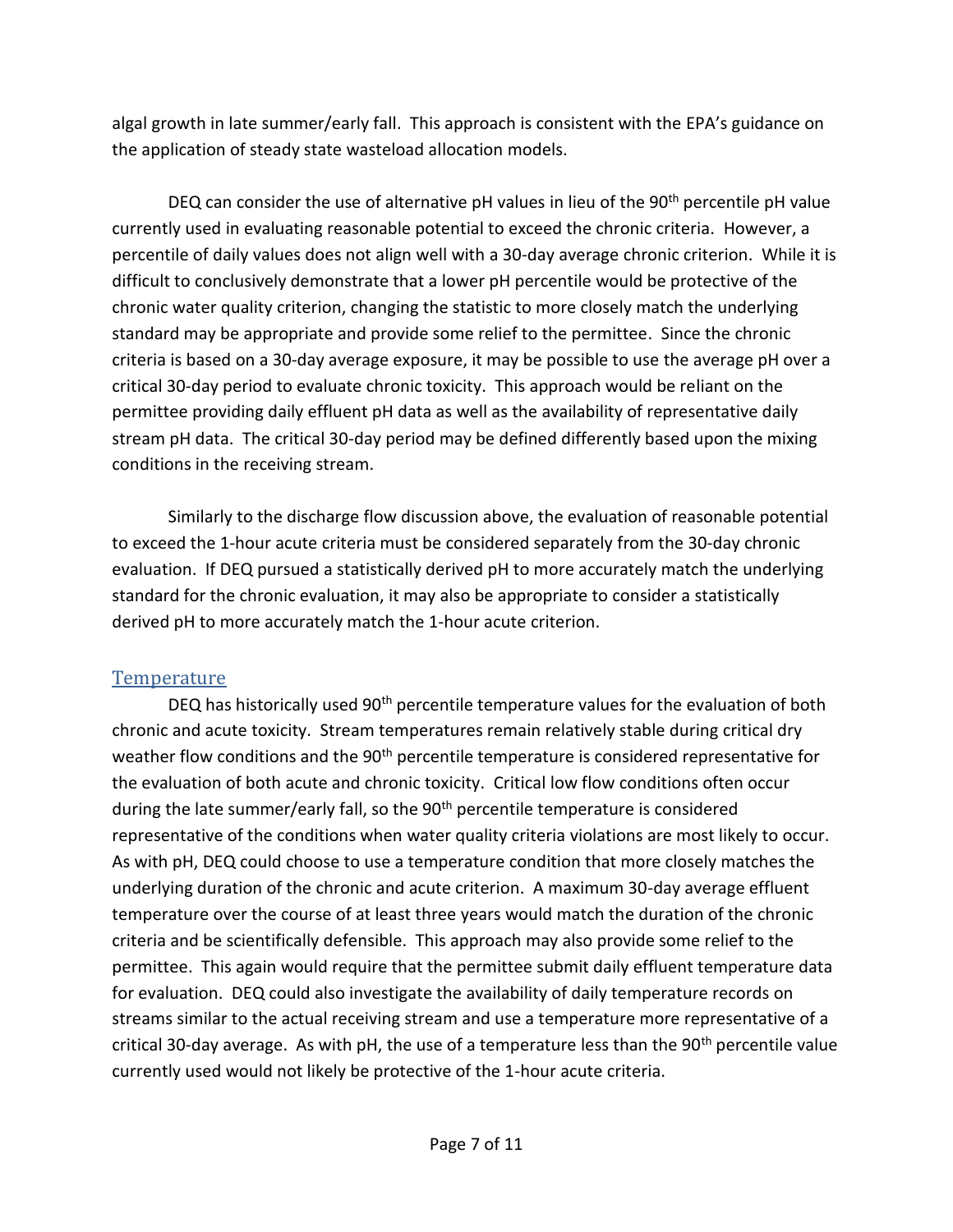### <span id="page-9-0"></span>Evaluation of actual discharge data vs. a default value

In evaluating whether or not a discharge has the reasonable potential to exceed the water quality criteria for ammonia, it is important to consider the source of the wastestream. Influent flows into municipal wastewater treatment facilities all contain high levels of ammonia. According to EPA's September 2010 NPDES Permit Writer's Manual, Page 6-30, "State implementation procedures might allow, or even require, a permit writer to determine reasonable potential through a qualitative assessment process without using available facilityspecific effluent monitoring data or when such data are not readily available. . . a permitting authority might also determine that WQBEL's are required for specific pollutants for all facilities that exhibit certain operational or discharge characteristics (e.g., WQBEL's for pathogens in all permits for POTWs discharging to recreational waters)." Furthermore, EPA's Technical Support Document states: "POTW's should … be characterized for the possibility of chlorine and ammonia problems".

Typical moderate strength municipal wastewater contains approximately 30 mg/l of ammonia. Wastewater treatment facilities remove ammonia from the wastestream through a biological process known as nitrification in which bacteria convert ammonia to nitrite and nitrate. The degree of nitrification provided by a wastewater treatment facility is dependent upon the treatment technology installed and the proper operation of the facility. Without adequate operational controls, any municipal wastewater treatment facility can lose the biological nitrification process and begin discharging high levels of ammonia. In essence, all municipal wastewater treatment facilities have the reasonable potential to discharge high levels of ammonia. For this reason most states that responded to a DEQ survey either (1) do not rely on the evaluation of actual effluent data but instead use a higher default concentration more representative of the expected influent concentration or (2) automatically assume reasonable potential exists for any municipal discharge and establish WQBELs without the evaluation of any actual or assumed effluent data.

DEQ has historically used an assumed ammonia concentration of 9 mg/l for municipal facilities. The use of this historical default concentration has provided dischargers with a considerable amount of relief in the reasonable potential determination. The states that responded to DEQ's survey that used a default ammonia concentration used values that ranged from 25 mg/l to 65 mg/l. Again, most states assumed that municipal facilities had the reasonable potential to discharge high levels of ammonia and assigned WQBELs without any further evaluation. DEQ proposes to continue the practice of using a default concentration of 9 mg/l unless actual discharge data indicates that a higher concentration is appropriate.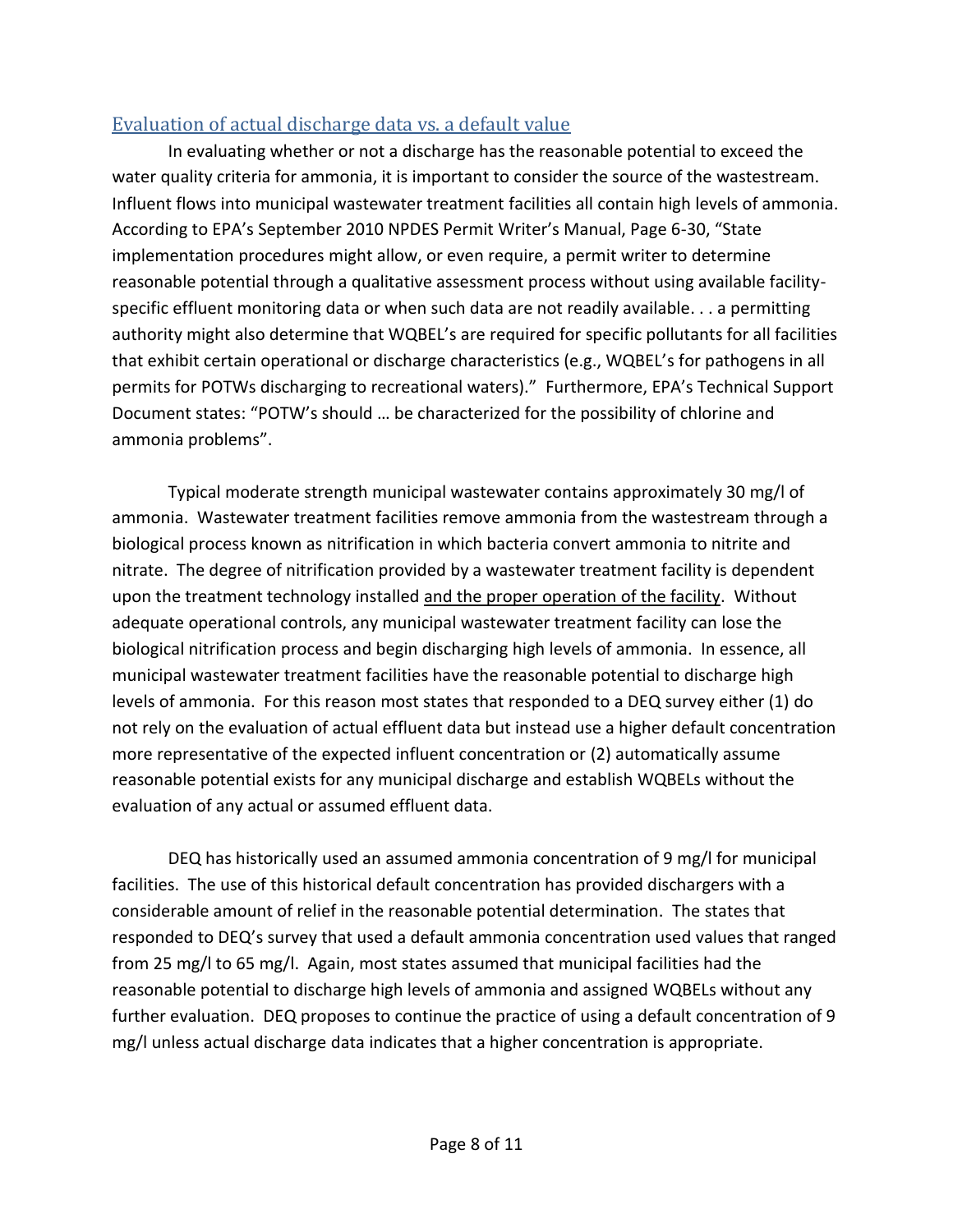It is important to note that the use of default data due to the known high influent ammonia concentrations establishes an effluent limitation necessary to protect the water quality criteria. If a subsequent analysis using actual effluent data indicates that reasonable potential does not exist, it simply illustrates that the effluent limitation developed using the default concentration has historically been met by the facility and that no treatment upgrade is required. The limitation is still appropriate to ensure that biological nitrification is maintained through proper operational controls.

### <span id="page-10-0"></span>Seasonal tiering of ammonia limits

Because both the ammonia water quality criteria and the control of biological treatment processes in the wastewater facility are impacted by lower temperatures, DEQ has historically allowed for seasonally tiered effluent limitations. The biological treatment process slows down and ammonia is less toxic in cold weather so these factors (along with higher stream flows during winter months) are considered in the calculation of winter ammonia limitations. DEQ proposes to continue this practice which provides significant regulatory relief to permittees.

### <span id="page-10-1"></span>Calculation of weekly maximum limits

Section 122.45(d)(2) of the federal NPDES regulation requires that effluent limitations for publicly owned treatment works be expressed, unless impracticable, as average monthly and average weekly limitations. For conventional pollutants such as biological oxygen demand (BOD) or total suspended solids (TSS), the difference between the monthly average and average weekly limitations is the application of a multiplier (typically 1.5) that accounts for operational variability. DEQ has received comments requesting the use of a multiplier of 2.5 for ammonia limits based on a provision in the proposed water quality criteria that "the highest four-day average within a 30-day period should not exceed 2.5 times the chronic criterion magnitude . . . more than once in three years on average". These comments mistakenly assume that the monthly average and weekly maximum limitations are addressing different exposure times included in the water quality criteria. In fact, for toxic parameters such as ammonia, the monthly average and weekly maximum limitations both represent the same effluent distribution. As outlined in EPA's *[Technical Support Document for Water Quality-based Toxics](https://www3.epa.gov/npdes/pubs/owm0264.pdf)  [Control](https://www3.epa.gov/npdes/pubs/owm0264.pdf)*, DEQ uses a statistical approach and identifies the more limiting of the chronic or acute wasteload allocation. The resulting monthly average and weekly average effluent limitations are based upon the more limiting allocation. The limitations are based upon the 97<sup>th</sup> percentile of the number of samples taken during the reporting period so any numerical difference between the monthly average and weekly average limitations is a function of the number of samples taken only.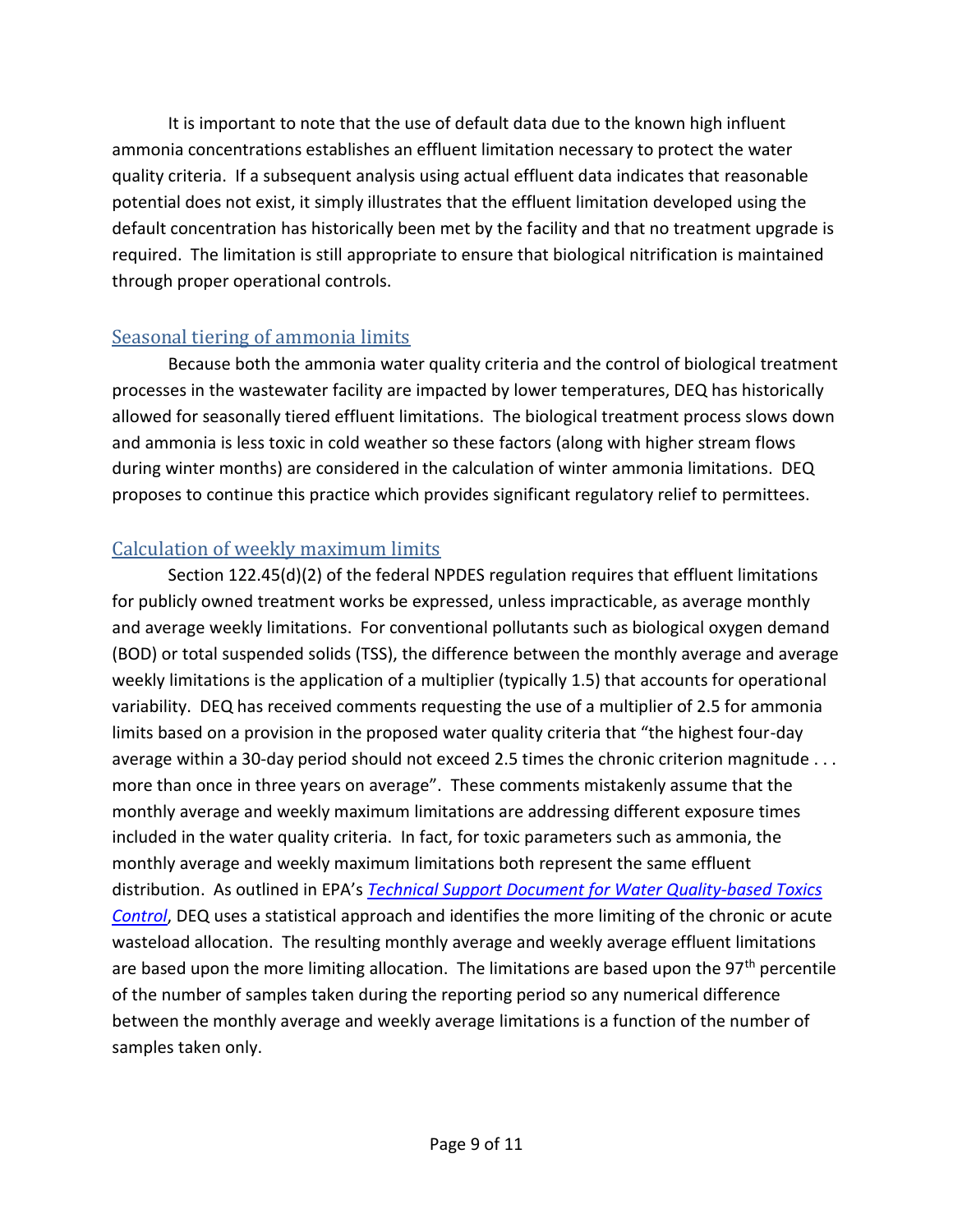Additionally, while Virginia is adopting the four-day average criteria, DEQ will continue to follow the 1999 implementation guidance from EPA, which provided for the allowance that a 30Q10 stream flow when calculating steady state waste load allocations for dischargers should also be as protective as 2.5 times the chronic criterion in any 4-day period (Federal Register, FRL–6513–6 December 22, 1999-Implementation Guidance). Therefore, the four-day average criterion will not directly be used in WQBEL development.

### <span id="page-11-0"></span>Antidegradation baselines

Virginia's Water Quality Standards include the Commonwealth's Antidegradation Policy, which requires that DEQ establish effluent limitations that maintain existing high quality waters [\(9VAC25-260-30\)](https://law.lis.virginia.gov/admincode/title9/agency25/chapter260/section30/). DEQ does this by determining the existing water quality and setting effluent limitations based on antidegradation baselines that maintain the existing high water quality. Comments have been received from the regulated community expressing the position that the antidegradation baselines should not be recalculated for existing dischargers based on the revised water quality criteria. DEQ agrees with this interpretation as the Antidegradation Policy addresses maintaining existing high water quality. Previously established antidegradation baselines for existing dischargers are expected to be fully protective of the new water quality criteria for ammonia in most cases and will maintain existing high water quality moving forward.

### <span id="page-11-1"></span>Dual application of ammonia and TKN limits

DEQ often limits total Kjeldahl Nitrogen (TKN) in discharges to prevent nitrification of the waste in the stream from depleting too much oxygen and adversely impacting aquatic life. TKN consists of organic nitrogen plus ammonia. Because TKN and ammonia are both forms of un-oxidized nitrogen, it is sometimes, but not always, possible to identify which is the more limiting requirement. In these circumstances DEQ has historically included only the more limiting requirement in the VPDES permit and proposes to continue to do so in the future whenever possible. However, DEQ has evaluated paired TKN and ammonia data from municipal facilities and has not identified a reliable TKN/ammonia ratio that can be used for municipal dischargers in general. The only absolute relationship is that TKN is always greater than ammonia. Beyond that, the ratio is dependent upon the form of organic nitrogen in the wastestream and the degree of nitrification provided. DEQ will continue to only include the more stringent of the TKN or ammonia limitation where it can be identified. If the applicant provides paired data that demonstrates a consistent relationship between TKN and ammonia in the permitted discharge, DEQ will consider that relationship in evaluating appropriate limits.